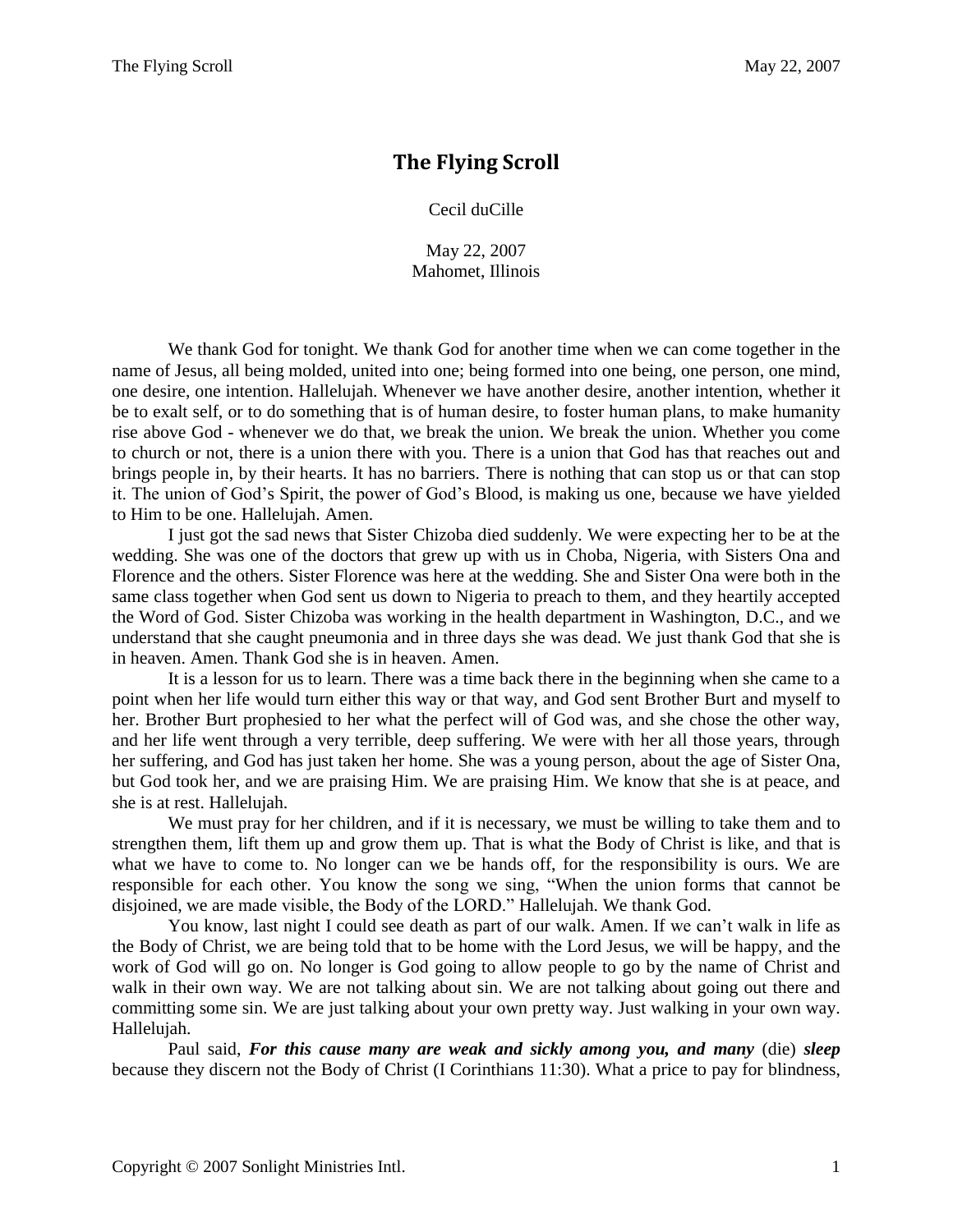for not being able to discern the Body of Christ. God says you die. You know that in the Body, the Spirit of

Christ is the spirit of prophecy. Did you hear that? The spirit of prophecy is the Spirit of Christ, and prophecy is in the midst of the Body. One poor little girl came and said, "I had a dream." Prophecy. Poor little boy comes and says, "I had a dream." Prophecy. "You know, I saw a vision of so and so." Prophecy.

I didn't sleep well all last night; I slept and waked, slept and waked. But right before me, all night, I was in Washington, D.C. I had something to do there, and so and so. I went into this office, and there were two desks that boxed me in. I said to a man at one of the desks, "Sir, can I please step over your desk to come out of here, because I have something that I must do?" He said, "No. You come between," and he made way for me to go between the desks. I mean, God will do things like that and you don't know why. Why was I in Washington, D.C.? Because Chizoba was dying. Amen. Praise be to God.

I believe God with all of my heart. Hallelujah. Turn to Zechariah and let us hear what God is saying in Zechariah. You know, I had received this passage to bring to you. Personally, I don't know too much what it means, but I am supposed to bring this passage to you, and bring the situation before you that God shows me. When I was with Brother Wayne this evening, he started asking me about Zechariah, about this same chapter. I said, "Boy, you know, that is what I am going to preach tonight." He said, "Well, I will wait." Well, brother, the joke about it is that I am also waiting. (laughter) Amen. Let us look at Zechariah 5:1, *Then I turned, and lifted up mine eyes, and looked, and behold a flying roll. 2And h e said unto me, What seest thou? And I answered, I see a flying roll; the length thereof is twenty cubits, and the breadth thereof ten cubits.* What do you know in the Word of God that is twenty cubits long and ten cubits wide? The tabernacle. Amen. In the illustration of the tabernacle, there is the gospel of Jesus Christ. Amen. You could almost laugh. Sometimes I laugh at scripture. They just tickle me. Amen. Hear this now, verse 3, *Then said he unto me, This is the curse that goeth forth over the face of the whole earth: for every one that stealeth shall be cut off as on this side according to it; and every one that sweareth shall be cut off as on that side according to it.*

The greatest blessing that God has put in the human realm has become a curse in the house of the thief. (chuckle) Amen. You know, the amazing thing about it is, we have a time we call the "Dark Ages" when the Word of God was actually hidden down in the basement of the Vatican. The Vatican had the Bible hidden down in a vault there, and nobody could get to it except Martin Luther, who God made go down in the basement there and get it. Amen. He had to be a "good" Catholic priest to get it. Amen. He did the job that he should do and then he backslid into his Catholicism.

Forgive me, brethren. Martin Luther, the man who gave us this revelation of justification by faith, killed 100,000 Christians because he did not discern the Body of Christ. All he could see was his own revelation. He did not discern the Body, so when the Anabaptists came with the revelation of baptism, he did not comprehend the word of God. Remember what the roll mentioned in verse 2 and how it represents the Tabernacle. If you are going to enter into the Holy Place, you have to go through baptism. So, he was in the outer court in which there was the altar of sacrifice which says, "justified by faith, we have peace with God" (Romans 5:1). Amen. Martin Luther saw all that, but he did not see the making of the covenant with God in baptism, and he did not see that baptism has three parts.

You know, last night I religiously preached two baptisms; everybody said, "Amen," but nobody asked about the third. That is good. That is good because that is what we have to talk about tonight. You have to understand, that it is what is in the roll that is in the house of the thief that is going to kill him. Amen. Did I finish reading that? Let me read it for you.

Zechariah 5:4, *I will bring it forth, saith the LORD of hosts, and it shall enter into the house of the thief, and into the house of him that sweareth falsely by my name: and it shall remain*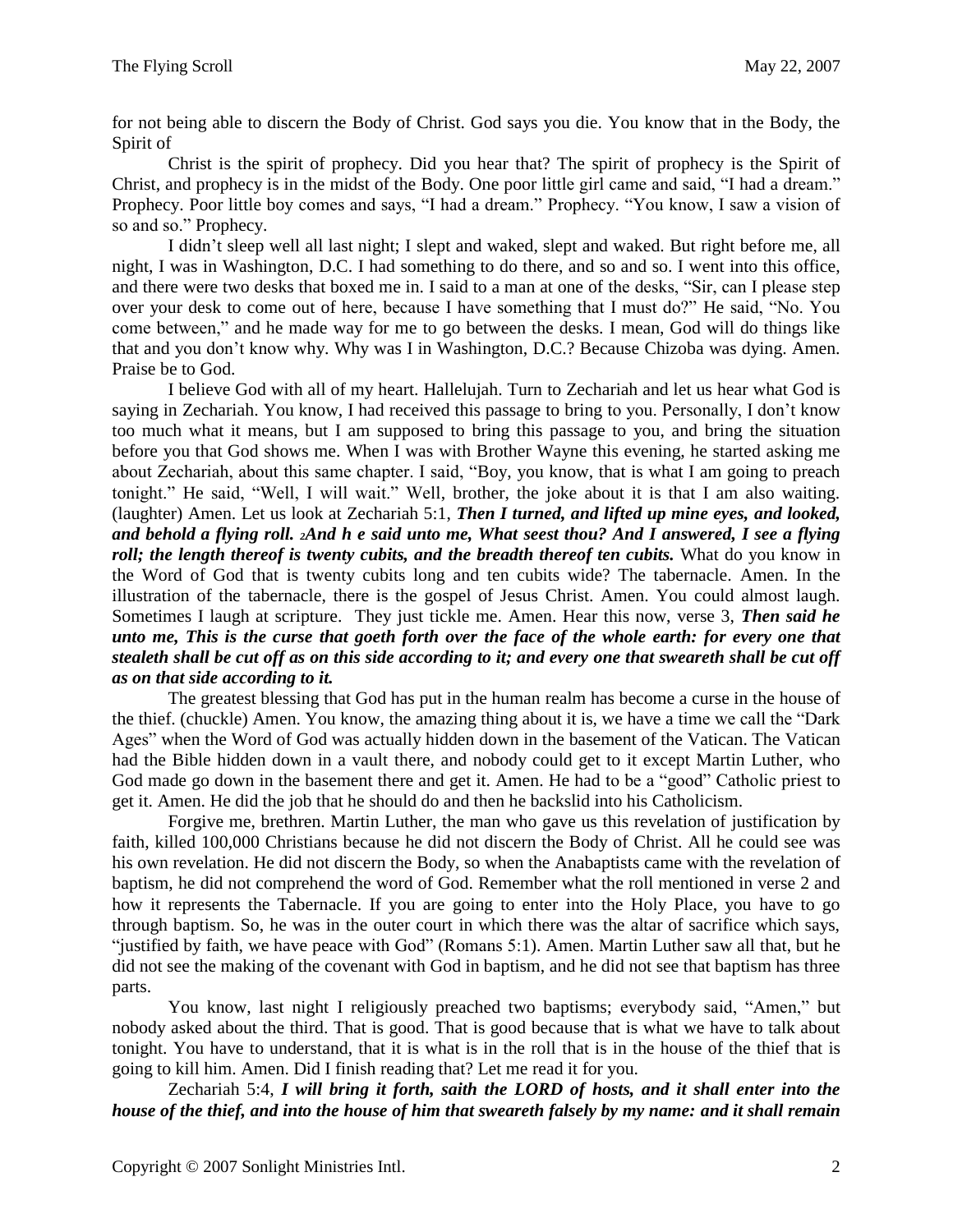*in the midst of his house, and shall consume it with the timber thereof and the stones thereof.* So, the flying roll is God's Word, God's ways, God's secrets, and God's plan. It went into the house of the thief - the Catholic Church stole it, and they killed many people to get it. They stole it from all the apostles and the brethren, and then they hid it. But Praise be to God, they preserved it. (laughter) They preserved it till God could send His man down in there to get it, bring it out and give it to us. In that roll were the secrets of God, but you had to go through death in order to go into the secrets of that roll. In the operation of the tabernacle, when the priest went into the Holy Place, he had to symbolically go through the processes of death. He would wash his hands, and that was a form of baptism in water, and you could not enter through that door unless the Spirit of God took you through that door. To go through the door, therefore, you had to have the baptism of the Holy Ghost, and *baptism* means "immersion" or "being covered over with." So, when a man is baptized and he goes down into the water, he comes up and every inch of him is wet, because that is what baptism is. He is covered, like the anointing oil would cover you. And as he was covered completely over from head to foot, then he was prepared to go in through the door, which is Christ. You cannot go into Christ with self! You cannot go into Christ with your own desires!

Therefore, we get some of these Pentecostal preachers who feel they have the gift of imparting the Holy Ghost. I remember one of them coming to Jamaica and he was going to give the baptism of the Holy Ghost to everybody who wanted it. So, my brother sat down there in the congregation, waiting for the baptism of the Holy Ghost. He didn't believe in what they were doing. He wanted this baptism of the Holy Ghost because he had heard that it was something that they had been giving away. So the guy came and put his hand on him. He said, "Brother! Say 'shalaba'." My brother said, "Shalabababa." He said, "Shalaba, shalaba, shalaba." My brother said, "Shalaba, shalaba." He said, "You've got it." Hallelujah! The house of the thief. So, the thief was not only in Rome, but the thief was in our Pentecostal movement, with some who believed that they could get God by subterfuge or by some method. "Let us use a method to get God." Amen.

Then, there was another way, a mental exercise that could get God for you. You could listen to people speak in tongues, "balabalabala…" and it would be planted in your mind. Hhmm? Then when you feel good, you just speak what you heard, and you'll be speaking in tongues. We came to call it the Tongues Movement. It was just getting your tongue exercised rather than getting the Spirit of the Living God within you. Amen. What we found was that a lot of things started going wrong, because after you got that thing they call the baptism of the Holy Ghost, you were baptized into *their*  church and you ended up having to obey *their* pastor. You had to do what the pastor said, you no longer belonged to God, because now you belonged to this church. "OH, you are a MEMBER of this church, and you have to **obey** the pastor." Hallelujah.

Hear what the Bible said. The roll is coming upon us again. The roll said, "How can they hear without a preacher? And how can they preach except they are sent? And how can they be sent if God didn't send them?" (Romans 10:14-15). So, what they did was to form a presbytery. "Let us form a presbytery, and let us train these young people and let us send them out…" What happened? The pastor took the place where God should be, and the presbytery was the council of heaven, and they began to send men out to preach. "But woe be unto you if you preach anything besides what I tell you to preach." You have to preach what the church tells you to preach, or else, OUT YOU GO!

I was in a Pentecostal church, pastoring a church in Falmouth, Jamaica. The Lord came to me and said, "I want you to go to that church down the street and have a revival down there." In other words, the rustling of the mulberry bushes was down there. "You go down there, and there will be a revival." So I went to Sister So-and-So, (I'm not calling names), and I said, "The Lord told me to come to this church and to preach for a week." And she said, "Oh, praise God!" She was delighted. Help was coming. I went down there and preached, and boy, the flood gates were opened. A lot of young people were saved. At the end of the week we had a baptism in water, and they were baptized. I went back up to my church on Sunday, and I was called up by headquarters. "What have you done?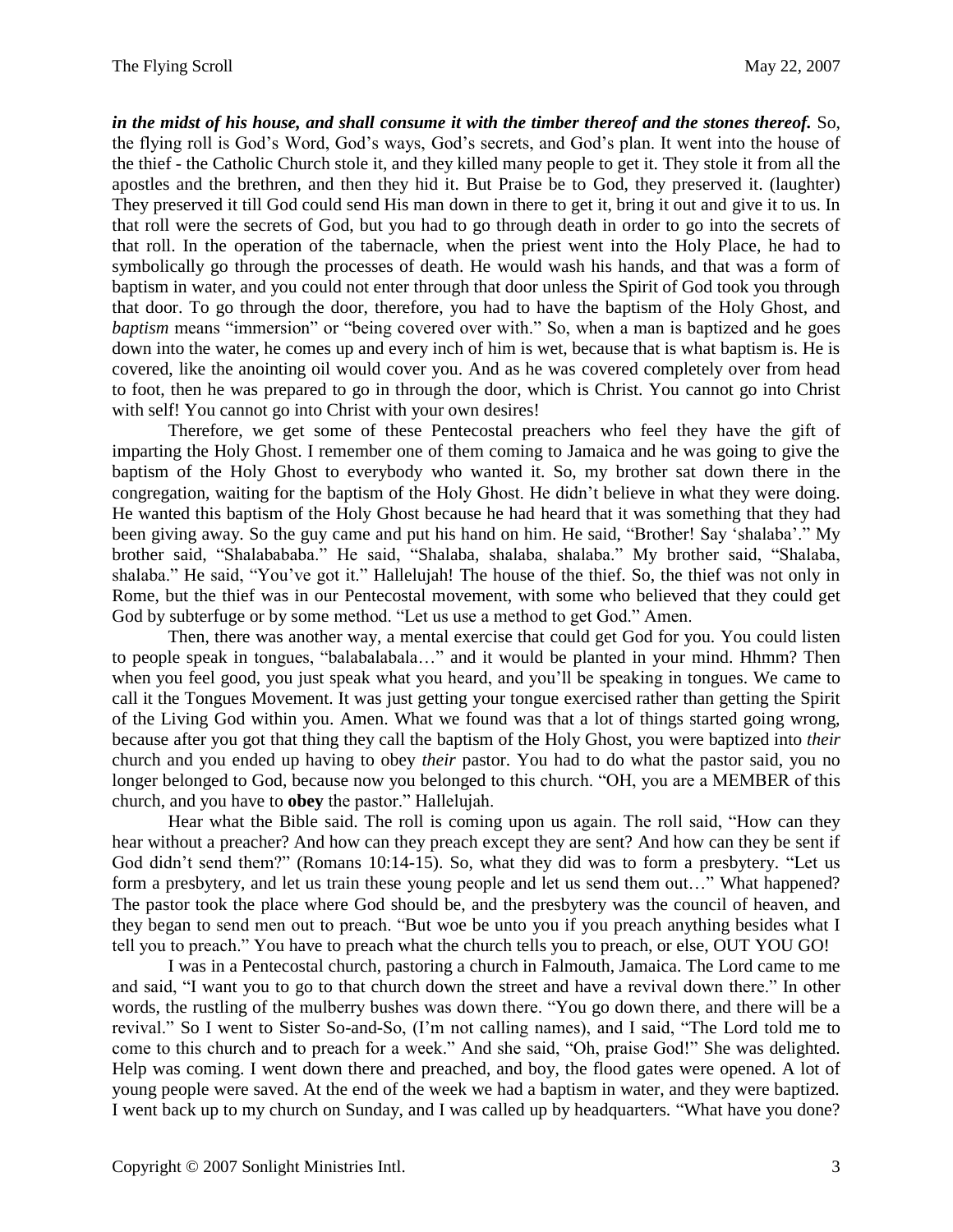How many souls did you get saved?" "We baptized about twenty or thirty." "How many were added to the church?" "I don't know." MAN! They finally got rid of me! As a matter of fact, the final straw that broke the camel's back - did you know it really is one straw that breaks the camel's back? Well, the final straw that broke the camel's back was that I was called one Sunday morning to go to one of their churches to preach. Now, I did not know that it was a special meeting. I just said, "Well, I am invited to go preach, so I will go and preach." Some of you love to preach in outer court churches, so I'll tell you about it. I went there and sat down on the platform. Now, God doesn't care where you are. If He wants you to say something to people, He is going to make you say it. So, I heard a groan behind me. When I looked, nobody was there, but the voice of God spoke, and He said, "(groan) My house is a house of prayer." Hhmm? That is all He said. He groaned - I can tell you that I heard God groan. Have you ever heard God groan? Well, I heard God groan. Immediately after He said that - I didn't have time to think - the pastor came right up and said, "Brother duCille, we want you to give the message." What message am I going to give? He said, "The message." To me, the message was the one I received. So I said, "MY HOUSE IS A HOUSE OF PRAYER, AND YOU HAVE MADE IT A DEN OF THIEVES." The house of the thief. The flying roll came into the house of the thief, and it was going to wreck the house and take it down timber by timber. Well, that message alone earned me the BOOT. Yes, sir.

I was called up and the district pastor and the bishop came together and they said, "We understand that you had a conspiracy with some of the people of the church, and that you came up there specially to destroy the man's harvest festival." I said, "What? I did not know there was a harvest festival." They said, "Yes. They had all the goods from the fields in the downstairs." Amen. They said, "You knew it was the harvest festival, and you knew that there was a contention with some of the brethren, because the very scripture that you brought was the very scripture that someone prophesied in the church against the pastor." Ye have made it a den of thieves (Matthew 21:13)! They said, "You well knew, and we are stopping you from going into any more of our churches. Don't you ever enter into a Church of God anymore!" (chuckle) That was the blessing that I needed. I got the BOOT and, of course, the rest of the story was God.

But we are talking about the house of the thief. You know, people take the gospel and they use it to make money, to get prestige, to exalt themselves, to propound their ideas. So, we have a mess out there, but that mess is entirely different from those who are moving in the scroll. In the scroll, you have baptism in the Holy Ghost and baptism into Christ. Last night I read a passage from Hebrews 6, a very terrible passage because it spoke that it would be impossible for some people to be saved anymore because they had rejected the Holy Ghost. Then I went further to say that even the people I know who have backslidden have not rejected the Holy Spirit that was in them; the Holy Spirit remains there to bring them back. If the Holy Spirit leaves you, you are finished. Amen. You know, the Lord looked at Judas and said, "It were better for him never to have been born" (Mark 14:21). It was better if he was in the modern time and they aborted him. Oh yes, it would have been better if he had never been born than to have been born as Judas, the betrayer.

The Lord God is speaking to us here about something. Before I move on, I want to make sure you understand that the flying roll that is in the house of the thief is also in you. Amen. You have to be careful of what you have received, because it will kill you. Yes, it can kill you. It can destroy you, because when the Spirit of God comes into the temple of God, the Spirit of God wants the temple of God to obey the Spirit of God. Hallelujah! And if you, the temple of God, refuse to obey God, your prosperity will be destroyed. You will not be prosperous, you will not be victorious in life, because the intention of God is that you obey the Holy Spirit.

If you see two men fighting over there, you know that it is possible that both of them have the same spirit. They are fighting. But when you see two Christians fighting, what do you know? They do not have the right spirit. They do not have the Holy Ghost. OR, they have the Holy Ghost and they have overcome the Holy Ghost and put Him to one side in order to fight their brother. You cannot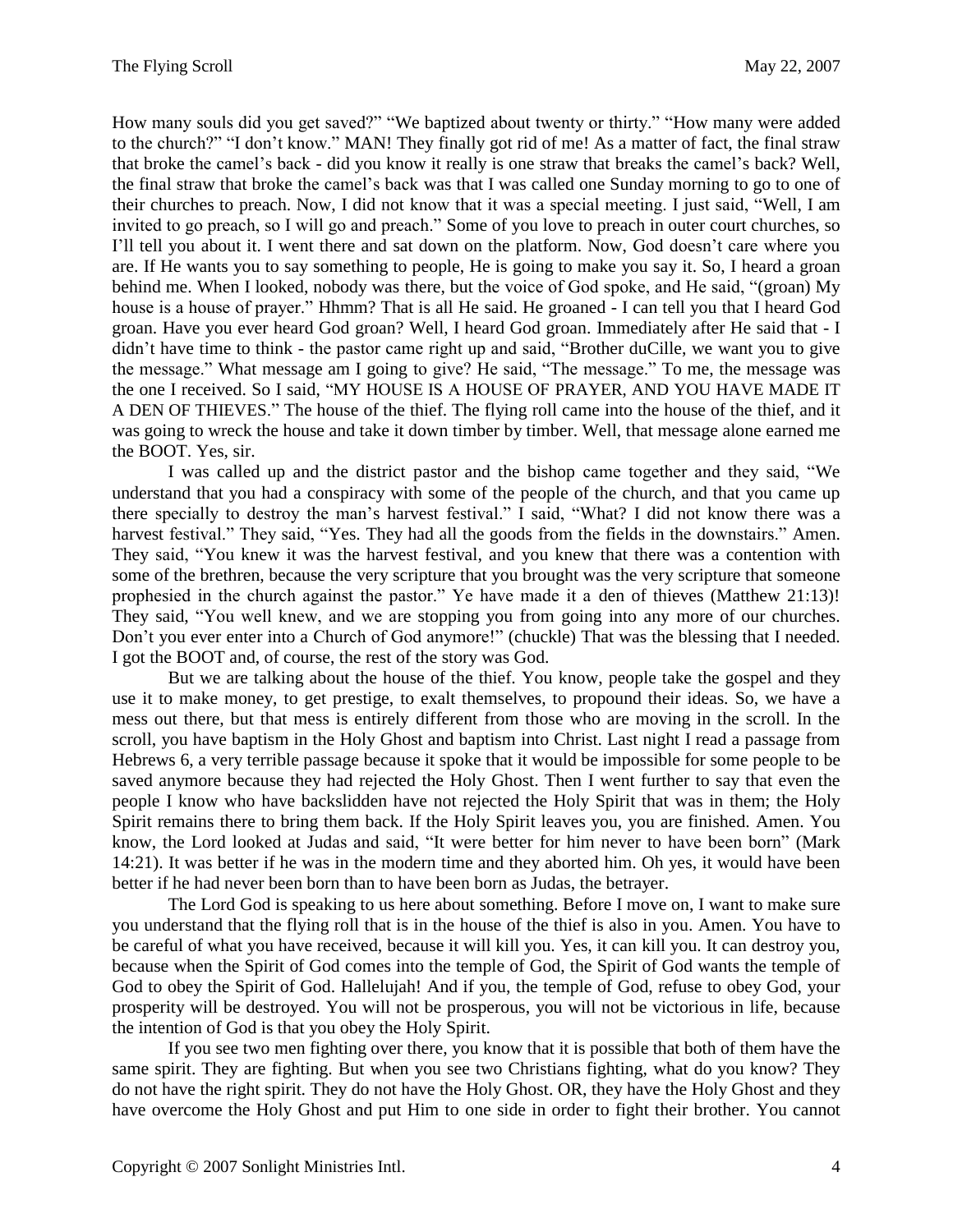continue to disobey the Spirit of God, because do you know what God is saying now? God is saying it is NOW at this time that we have to obey. He was saying it long ago, but right now He is going to enforce it.

You understand? God was saying this long ago, but He is enforcing it now. He is saying, "Father, it is My prayer that they may be one, even as You and I are one." Amen. Be one, even as You, Father, Son, and Holy Ghost, are ONE. Oh, my God, what a tall order. It is a tall order. God wants me to be one with you like how God and Jesus are one. Do you know what Jesus said? "I in you and you in Me, and us (we) in the Father." I in you, you in Me, we in Father (John 17:21). That is the HOLY ONENESS that Jesus Christ DIED to produce.

He said He would bring a great tribulation on the earth, and the intention of the tribulation is to mold the people of God into one. The word that came to us is "smelt." Do you know what it means to smelt something? You take two pieces of iron and fuse them together by fire. Amen. God wants us to be one, and brother, sister, Cecil, is not going to stop Him from being one with His Body. He gave us wives, husbands, so we would know what oneness means. He gave us children. You look at the child and it is your flesh and blood. Amen. You are not going to forsake him. You have a certain feeling toward the child, that he is a child of your own body. God knew that that was going to teach you what being one is like. Hallelujah.

Yes! When you look at your brother or your sister, you say, "Father God, Your Blood was shed for that one. Although he is behaving bad; although she is behaving bad, the Blood of Jesus Christ was shed for her; was shed for him. And Father, I will do good to that person. I will do good to that brother or that sister, though they kill me, I will do good to them, because they are YOUR children; My Father's children." Same Blood!

Zechariah 5:5, *Then the angel that talked with me went forth, and said unto me, Lift up now thine eyes, and see what is this that goeth forth.* He is giving you another picture now. *And I said, What is it? And he said, This is an ephah that goeth forth. He said moreover, This is their resemblance through all the earth. 7And, behold, there was lifted up a talent of lead: and this is a woman that sitteth in the midst of the ephah.* Hhmm? Mysterious, isn't it? *8And he said, This is wickedness. And he cast it into the midst of the ephah; and he cast the weight of lead upon the mouth thereof. 9Then lifted I up mine eyes, and looked, and, behold, there came out two women,*  (that is three women now) *and the wind was in their wings; for they had wings like the wings of a stork: and they lifted up the ephah between the earth and the heaven. 10Then said I to the angel that talked with me, Whither do these bear the ephah? 11And he said unto me, To build it an house in the land of Shinar: and it shall be established, and set there upon her own base.*

What kind of a thing are we reading about? We are reading about three women. I tell you what, the first woman in the basket with the lead on top of her was Islam. One woman was the Roman Church, and the other woman is the Protestant church. THE PROTESTANT CHURCH. These two churches joined with the Islamic church, and they are going to plant it in the midst of Islam, in Iraq, Shinar. Yes, where Babylon was. What are we looking at? We are looking at the picture of the end-time. I don't know if you noticed that the pope wears a mitre? Turn it upside down; it is like a bushel basket. Amen. But I also see the Anglican Lord Bishop wearing the same thing.

Brethren, did you know that Islam came out of Christianity? Out of Catholicism. Yes. It was the Catholic Church that formed Islam with Mohammed, and gave him a Catholic woman to marry, Khadijah. They named a town in Portugal after his daughter, Fatima, and used it, said that the Virgin Mary appeared there, to bring Catholicism and Islam closer together. Mohammed married a Catholic woman, and he was supposed to be the right arm of Catholicism to do all the dirty work. But when they got Jerusalem, they kept it for themselves. Amen. And the Mosque of Omar is sitting right on top of the stone of Abraham, the stone where Abraham offered Isaac. It was over this stone that the temple in Jerusalem was built. You say, "Oh man, that is terrible." But it is the wonderful works of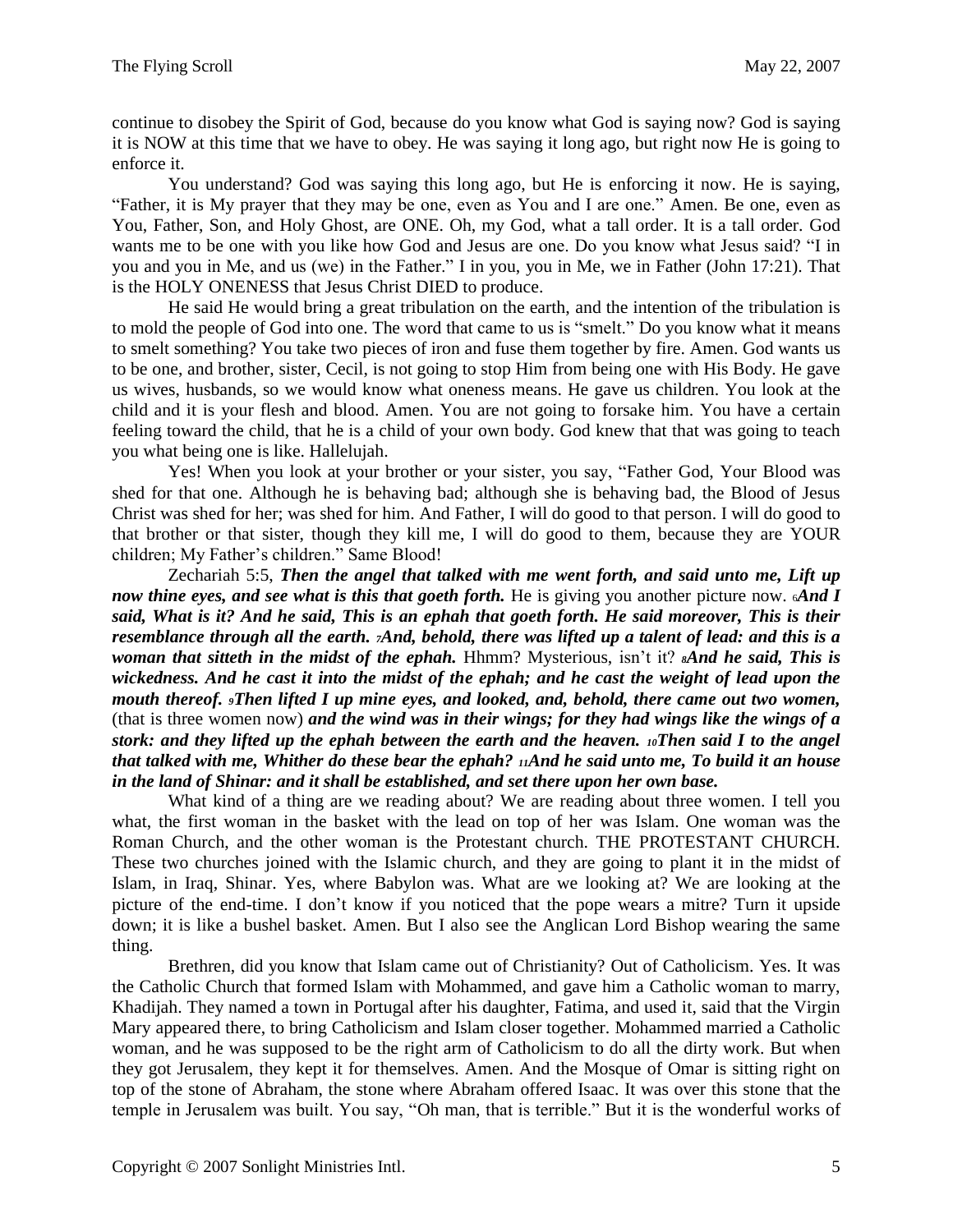God. Why? Because the Jews cannot build another temple. Hallelujah! What a God we serve! I think God just sits down and laughs sometimes at man's ignorance. Amen.

I remember the time when the Protestant Church was collecting money to build the temple of Jerusalem. Have you ever been involved with anybody like that? There were people, Protestants, collecting money to build a temple in Jerusalem. Why? Because they say that the scriptures say that He will appear in the temple. Is that right? How can you miss God? How can you miss God so badly? Yes, they are right! JESUS CHRIST IS GOING TO APPEAR IN HIS TEMPLE, but they were looking at the wrong temple!

The first temple that was made was called the tabernacle and it was built by Moses. It was there where God appeared in the Holy of Holies. The second temple was built by Solomon; God appeared in the Holy of Holies. As a matter of fact, God lighted the fire Himself in the dedication of that temple. Amen. The third temple in Jewish theology is said to be Israel, and they are right. BUT, Israel is the Body of Christ. That is the Son of God. In other words, God rejected the ancient Israel, and the Israel of God is all that are in Christ. Hear me now. If you are a

Jew, do not feel bad. God did not reject you. Israel now is Jew and Gentile who are in Christ. Are you there? So, the new Israel is no longer those who occupy Palestine, but the Palestine of God is the Body of Christ - Jew or Gentile; black or white; Chinese or African - God Almighty is bringing His whole business to a close. It is wonderful. Paul describes it beautifully.

So, now we see the picture that Zechariah saw. Poor Brother Zechariah, he did not know what he was seeing. God just used him to write this down for us, but he did not know what he was seeing. Here it is, the Protestant and the Catholic Church joined together to build Islam. The scripture tells us that out of the Euphrates will come four spirits of destruction. Let me read it for you, because you might think that sometimes I just say these things. It is wonderful that I get to Revelation so early. You know, when I get to Revelation it means that I am going to close. Revelation 9:13, *And the sixth angel sounded, and I heard a voice from the four horns of the golden altar which is before God, 14Saying to the sixth angel…*

Let us go back over it. The sixth angel sounded, but the voice came from the fifth station; the golden altar. Hear me now, brethren. Please be with me. The voice of God came out of the golden altar. Now, what is the golden altar to us? It is the offering of the soul. Now, God cannot, will not, destroy the earth, or let loose the force of Satan until we are sealed in the forehead. That means, not until our souls are laid down on the altar of sacrifice before God, for that sacrifice must be made before you can go into the Holy of Holies. Now, what is the Holy of Holies? If the Holy Place is the mind, the Holy of Holies is the spirit. There are many, many different meanings, you know.

Moses went before Pharaoh, and Moses said, "Well, God, what am I going to tell Pharaoh that Your name is Who sent me?" God said, "Tell Pharaoh, HAYAH, HAYAH." Amen. Pharaoh never heard a name like that before in his life. So Pharaoh said, "Who sent you?" He said, "HAYAH HAYAH." "I AM I AM." That is it. "I AM I AM."

So, the fifth angel, the fifth station in the scroll we are talking about in the tabernacle is the golden altar of incense, where the incense is the prayers of the saints that go up to God, the essence of you, the essence of humanity that goes up to God in prayer. Amen. I don't think we have experienced prayer. I don't think we have yet experienced what prayer really is, because when the soul is lifted up, you are no longer you. You enter into an ecstatic state of the Spirit, wherein the body becomes a total servant. If you tell the body to fly, at that time, the body will fly. Amen. This is what God is saying - that that body you have, He wants it. He wants your body. He wants to come in, but He cannot come in unless you open the door AND THE DOOR IS YOUR MIND. Amen. When you learn to offer up the essence before God, you leave the natural, and you enter into the supernatural. This, then, is the voice that the world is waiting for - THE VOICE OF THE CHURCH ENTERING INTO GOD. Let me show you again. Hold that passage there. Go with me to the 7th chapter. Revelation 7:1*, And after these things I saw four angels standing on the four corners of*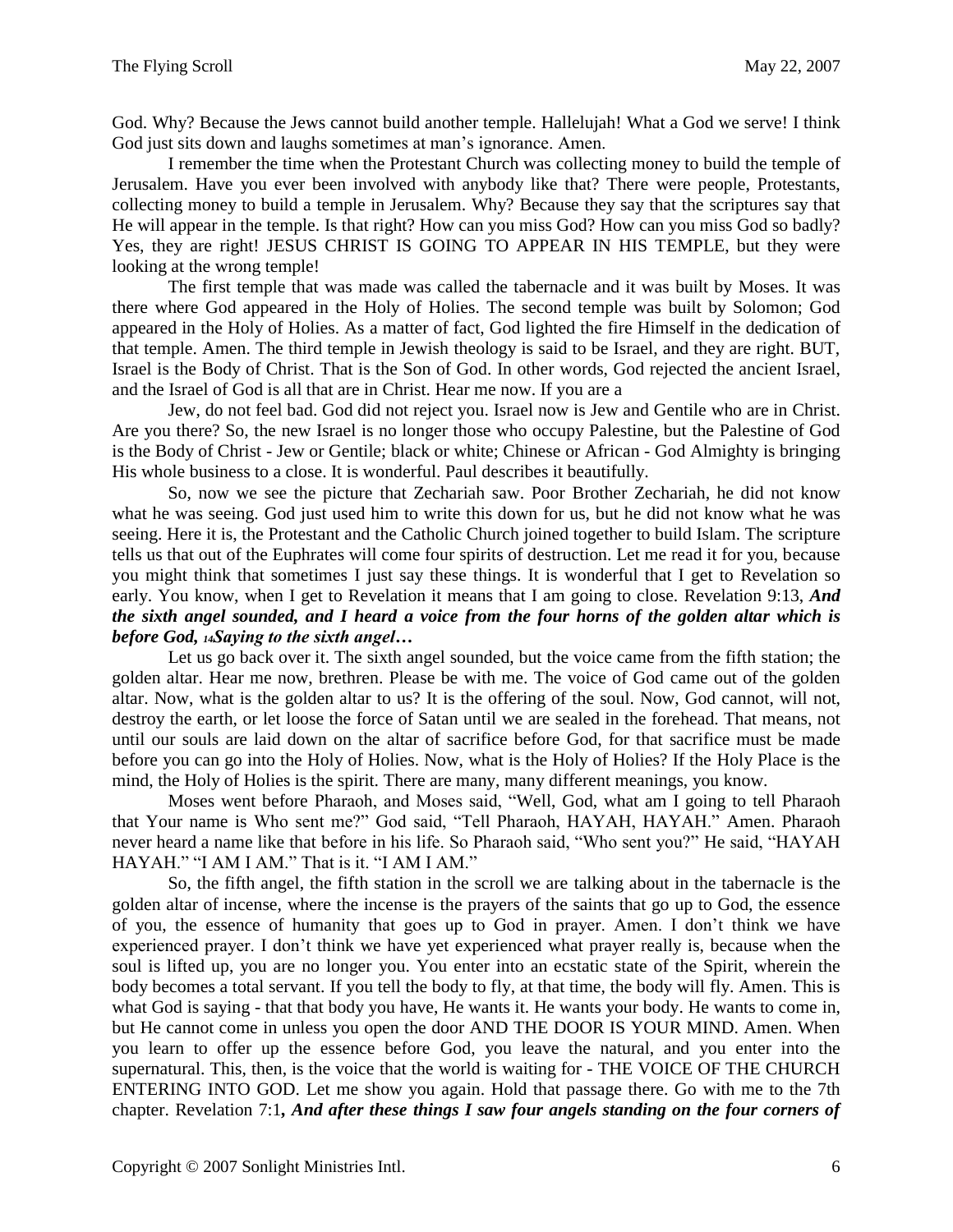*the earth, holding the four winds of the earth, that the wind should not blow on the earth, nor on the sea, nor on any tree. 2And I saw another angel ascending…* Angels generally descend from heavenly places. This angel is coming up from the earth. Amen. *…from the east, having the seal of the living God: and he cried with a loud voice to the four angels, to whom it was given to hurt the earth and the sea, 3Saying, Hurt not the earth, neither the sea, nor the trees, till we have sealed the servants of our God in their foreheads.*

How could an angel call himself "we"? He is talking about the many membered body of Christ, the many membered ministry of Christ to seal the minds of the people of God - that is why he said *in their foreheads*. Then you go back to Revelation 9, and you see, *15And the four angels were loosed*... Okay, we just read of the four angels being bound. Are you with me? They were bound by one angel saying, "Don't you move. Do not touch the earth - the carnal man. Do not touch the sea the nations. Do not touch the trees - the Christians. Do not touch the grass - the low little ones - UNTIL we have sealed. We have a job to do." "And how shall they go, without being sent?" They are a sent people who are to seal the servants of God in their foreheads.

Now, brethren, God put His glory upon you, gave you gifts in the Spirit, and you go fooling around with other things, quarreling with one another, then YOU ARE CRAZY! YOU ARE DEMENTED! YOU ARE NOT THINKING RIGHT! You have been given the greatest calling that human beings have ever had on earth – the calling to be messengers, angels of the Living God. Amen. IF YOU DO SOMETHING ELSE, YOU REJECT THE CALLING AUTOMATICALLY. Amen. Now, let us see if we can put them together here. It says here that "the four angels were loosed ". We just read of them being bound. Now they are loosed. *15*...which were prepared for an *hour, and a day, and a month, and a year, for to slay the third part of men.* 

Revelation 9:16, *And the number of the army of the horsemen were two hundred thousand thousand: and I heard the number of them.* That is 200 million. *17And thus I saw the horses in the vision,* and so and so and so… Turn to chapter 16, and you will see it here. Revelation 16:12, *And the sixth angel poured out his vial upon the great river Euphrates; and the water thereof was dried up, that the way of the kings of the east might be prepared. <sup>13</sup>And I saw three unclean spirits like frogs come out of the mouth of the dragon, and out of the mouth of the beast, and out of the mouth of the false prophet. 14For they are the spirits of devils, working miracles, which go forth unto the kings of the earth and of the whole world, to gather them to the battle of that great day of God Almighty.* Amen. And it went on to say Armageddon. *16And he gathered them together into a place called in the Hebrew tongue Armageddon.*

So, the 200 million men in chapter 9 is the army that got their orders to be loosed. But then, there is another loosing now of the spirits. In other words, when God gives a spirit an order, that is an order that is never taken back. It is never taken back and they keep on until they complete what they have been given to do - until they are stopped. Amen. They can only be stopped by another spirit, by the Spirit of God, working in the church, in the body of Christ. God is preparing US to STOP THEM.

There is an example that I want to give you. I'm just trying to remember it, where God gave an order to one to do so and so, and then He gave the other one the order to stop him. In other words, we are being given the power to stop Satan. Amen. Satan is being given the power to be loosed to go on to do his thing. If you believe he is going to do it one time, you make a sad mistake. He is going to do it and do it and do it until you stop him.

If you will notice, it is referenced to the river Euphrates here. In chapter 9 it is referenced to the river Euphrates again. It is talking about Islam and the talent of lead put over that woman is going to be removed, and the woman is going to let loose.

Right now we have men in our Congress that are working with the terrorists. We call them terrorists. We have men in the United States who are working with the terrorists. They do not know what they are doing. They are helping the nations to come to Armageddon.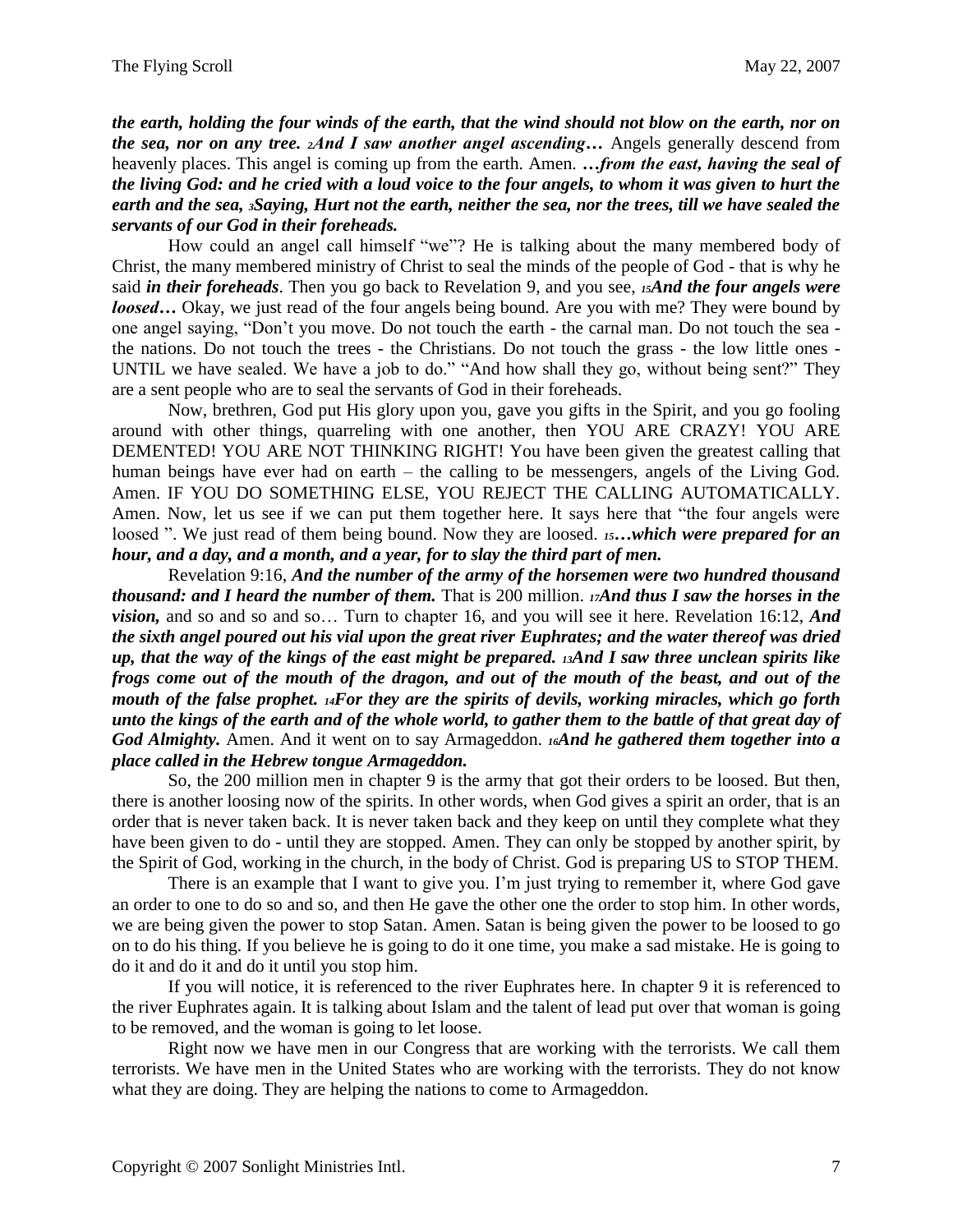I do not know if you remember that I put out a study of Armageddon. It was one of The Omega Messages. It was a thorough study of Armageddon, and the shocking surprise is that most of the mighty men of those days died in that little place that they call Megiddo, in Israel. It is from that the name of Armageddon comes. What God is trying to show us is that there is a destruction coming from Islam; that they now have the authority to bring the world into destruction. Did you hear me?

I do not want to live in New York City. I would keep as far from New York City as possible. Do you hear me? I do not want to be in Chicago, either. There are many places that already have the stamp of doom upon them. Do you believe it, brethren? The demons have already told the people exactly where they will attack, where they will be doomed. Some of us are moving right into the path of Satan, where he is coming. GOD ALMIGHTY ALONE IS GOING TO SAVE HIS PEOPLE. I hope you wake up before it is too late. For all the money and things that you have, we should all be investing into God's business now, doing what God is wanting done. Amen. Amen.

I believe God is going to bring us together into places where we can be self-supporting. These lights are being supported by the world. The world, the flesh and the devil, you know the company that the world has - the flesh and the devil. These lights are being supported by the world. The air conditioning is being supported by the world. The fans are being supported by the world. Amen. If they shut off that now, we would have to stop the service. We don't have any auxiliary light here. We are so comfortable in the world. I am telling you that God is saying that the hour is close at hand when we will not be supported by the world anymore, for the world is going to lose it's hold. Amen. I want you to understand that we are not here to frighten you. We are here to alert you.

I was praying about a third verse for that song, "My heart is sighing, crying," and I heard, "I hear the trumpet calling, It's the midnight hour, And the leaves are falling, I must seek my bower." Amen. The hour when we should be moving into God's holy order IS AT HAND! You do not believe our prophets. Right? Why are we here? Ask Brother Peter whose land this is. How did we get here? Amen. The Word of God, the prophetic Word of God, says that this land should be a refuge, a place of refuge, where the Holy Ghost will put a barrier around it to deliver His people. Amen.

We have sat down here for years, comfortable, having church. Amen. Well, we are having a last chance, and if you do not do what God wants you to do now, God will let you go. Amen. Because He says that you will have the same destiny and destruction as the sinners if you do not move as God wants you to move.

Tonight I spoke to you about Sister Chizoba and I think somebody feels bad about my speaking about our dear sister, but praise God, she is in heaven. That is the greatest thing. You know, Shakespeare said, "There is a tide in the affairs of men, when taken at the ebb leads to prosperity." She came to the crossroad and God sent a messenger to prophesy to her. Hallelujah! She said, "No." She had made up her mind. She had her way going. We watched her over the years and we suffered with her. We didn't reject her. We suffered with her! Hallelujah. But God saw that she couldn't make it - that physically, she wasn't going to be able to make it.

Do you know what God is saying about YOU? Do you know that we need to take the path that God wants us to take? We need to marry the person who God wants us to marry. It is not just any two Christians who can go and marry up. God is creating a nation of people. Amen. And God is in the midst of it doing this thing. We are with God. We must work with God. We must go with Him. Hallelujah. Glory to God. Amen. Hallelujah.

You know, I am just wondering if I should go any further. Let's see if we can concentrate on this. The flying scroll has come into our house and it is for good. Amen. But it is going to destroy the timber. You notice it deliberately said it destroyed wood? WOOD is FLESH! All of the carnality that we have been encouraging in our lives, God Almighty is saying to us "GIVE UP THE CARNALITY." Let us stop worshipping the timber, the flesh, the stone, the earth.

We are now being heralded. There is a trumpet blowing. Amen. The trumpet that is blowing is saying, "Come, hide for a while in the Holy of Holies, until we finish the work." Remember Isaiah